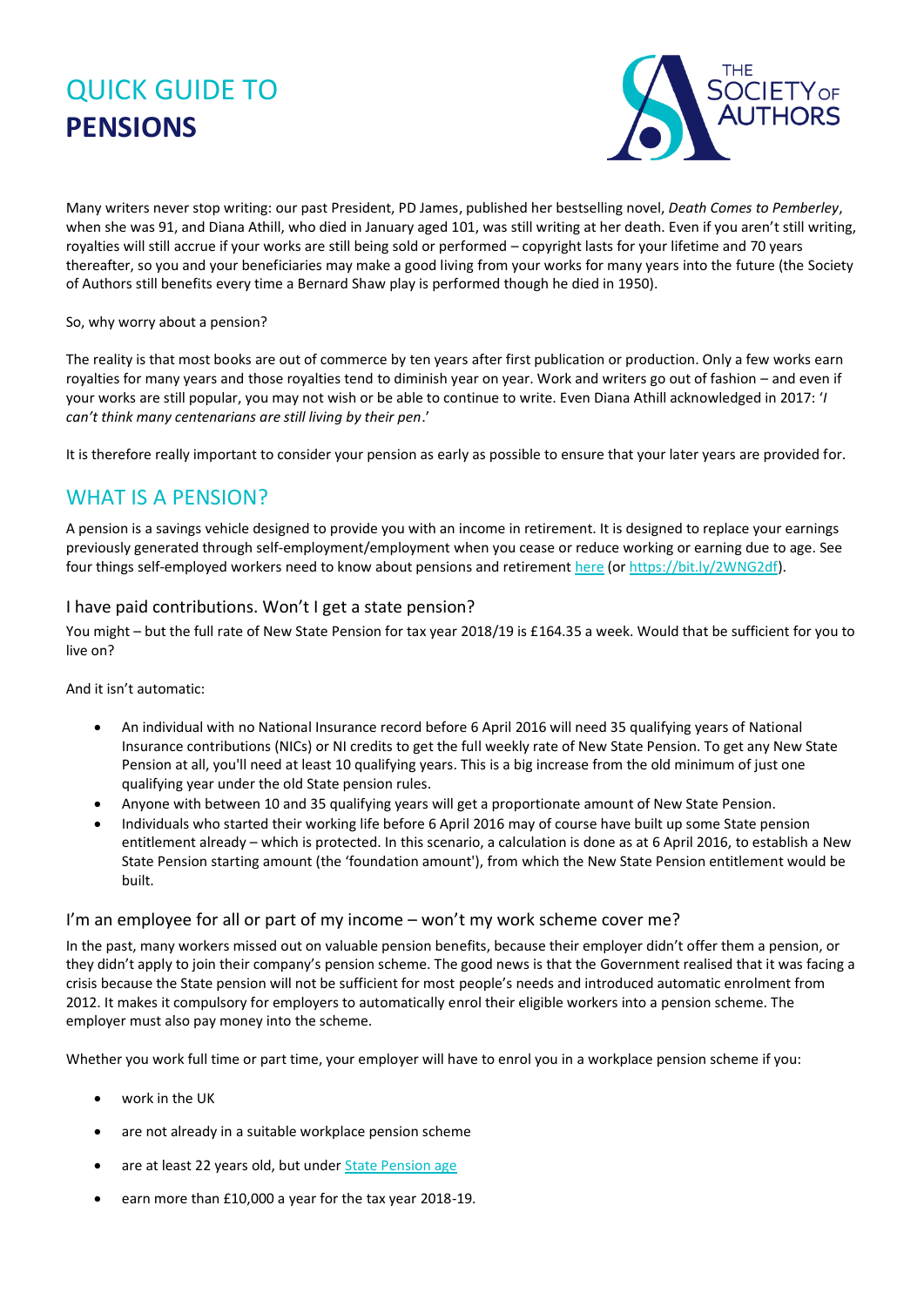#### Guidance on Pensions February 2019

As long as you meet these criteria you'll also be covered if you're on a short-term contract, an agency pays your wages, or you're away on maternity, adoption or carer's leave.

If you earn less than £10,000, but above £6,032 (for the tax year 2018-19) your employer doesn't have to automatically enrol you in the scheme. However, you can still ask to join, in which case your employer can't refuse and must make contributions for you.

These benefits are transferable between jobs and, if they are offered you should seriously consider taking advantage of them.

#### I used to be an employee and I think I paid into something in my old job. Will that cover me?

There are a lot of older schemes and they vary in type, generosity and ease of transfer. The trick is to keep or find records of all of them and factor them in when taking advice on your likely pension benefits.

#### Do I need a pension scheme?

At the very least you need to regularly consider what you will get on retirement by way of guaranteed royalties (rare), other income and existing pensions and whether it will be enough. If not, you should consider investing in a pension as early as possible, not least because it still offers highly attractive tax relief (as documented below) and provides a source of income to allow you have a more comfortable retirement. Pensions can provide a flexible means of providing retirement income as you can take lump sums or receive regular payments.

Plus, any growth received in the pension is free of income and capital gains tax. The pension does not form part of your Estate for Inheritance tax calculations, and when you come to access your pension, 25% of the pension pot is paid tax free. The remaining funds are taxed at your marginal rate of income tax.

## TYPES OF PENSIONS

There are different types of pensions and the main two are categorised as:

- **Defined Contribution:** The pension pot is based on how much is paid in and the underlying investment decisions you make.
- **Defined Benefit:** The level of pension you will receive at retirement is based on your salary and length of service at during employment.

Self-employed authors would only be able to contribute to Defined Contribution (e.g. personal pensions). You should always seek specialist advice as individual circumstances can differ, and important to remember to save for your pension throughout your life – particularly if you are not an employee.

#### How much should I pay?

Choosing the level of contribution that is right for you depends on a number of factors, but is invariably driven by:

- Your retirement objectives how much you require and the age you want to retire
- The savings you have made to date
- Affordability.

#### How much can I pay?

There are no maximum levels of contribution that an individual can make into a pension. However, the amount of tax relief that it attracts is limited.

The standard Annual Allowance for personal contributions that will attract tax relief in the 2018/19 tax year is the greater of £3,600 or 100% of **relevant** UK earnings. The overall maximum level of contribution from all sources (including employers) is £40,000. There are complex rules regarding contributions and if contributions are to exceed £3,600 advice should be sought.

## WHAT IS A PENSION TAX RELIFE?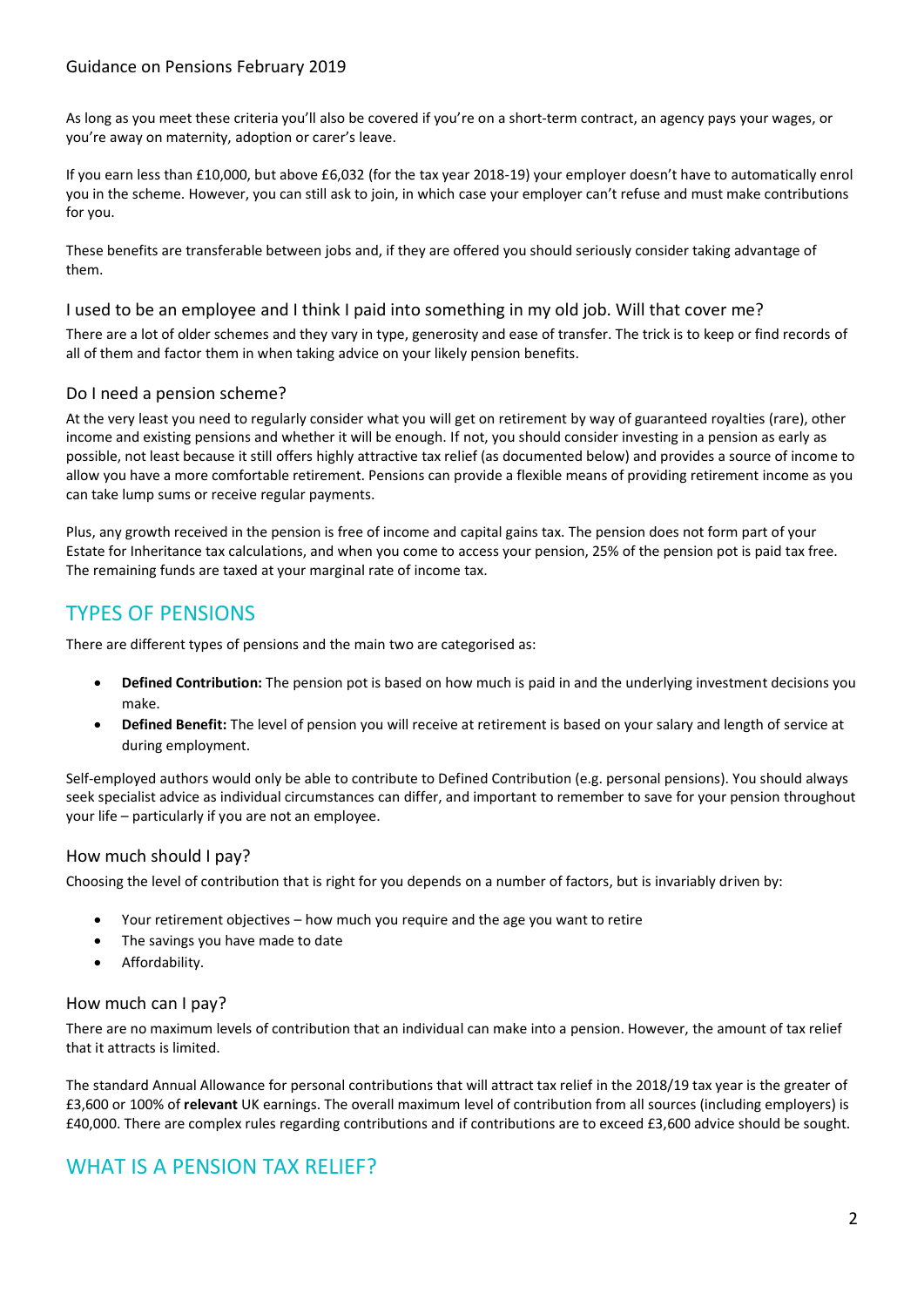#### Guidance on Pensions February 2019

When you save into a pension, the Government likes to give you extra as a way of rewarding you for saving for your future. This comes in the form of tax relief.

Tax relief is paid on your pension contributions at the highest rate of income tax you pay:

- Basic-rate taxpayers get 20% pension tax relief
- Higher-rate taxpayers can claim 40% pension tax relief
- Additional-rate taxpayers can claim 45% pension tax relief.

For example, if someone received self-employed income of £30,000 in 2018/19 tax year and contributes £80 per month into a pension, the pension scheme would be able to reclaim £20 and add this to the pension. The amount contributed and invested in the pension would therefore be £100, at a cost of £80 to the individual. This makes a pension a highly attractive method of saving.

**Please note – the rules are slightly different in Scotland based on the different bandings.**

# VALUE AND SAVINGS

What will influence the value of my pension pot at my retirement date?

There are a wide range of factors that determine the size of the pension pot, however, the main contributors are:

- Level of contributions made
- Time until retirement
- Level of risk
- Investment performance
- Pension contract and fund charges.

#### What might my pension pot provide me when I retire?

In normal circumstances, you can take your personal pension benefits from age 55. The minimum retirement will increase to 57 when state pension age increases to 67 in the not-too-distant future. You can obtain a state pension forecast online [\(https://www.gov.uk/check-state-pension\)](https://www.gov.uk/check-state-pension), which will tell you your state pension age.

At retirement, you would need to examine whether the accumulated fund is large enough to adequately cater for your income requirements.

When you decide to access your pension and draw an income, there are a range of retirement strategies available. This is a very important moment and each strategy offers advantages and disadvantages, therefore, it is recommended to seek advice at this time.

An annuity is one option and generally considered low risk and secure. An annuity provides you with a guaranteed income with for the rest of your life. To try and give an indication of the level of income your pension pot could provide you, here's an example of the level of annuity that a £100,000 pension pot may provide at different ages:

| Age | <b>Annuity</b> |
|-----|----------------|
| 60  | £4,950         |
| 66  | £5,700         |
| 70  | £6,350         |

The above figures are based on a single life, non-escalating annuity for someone in good health who is a non-smoker and should be used for guidance purposes only. There are different options available when establishing an annuity, including income that increases with inflation, providing a pension for a spouse/partner in the event of the annuitant's death and including a guaranteed minimum payment period.